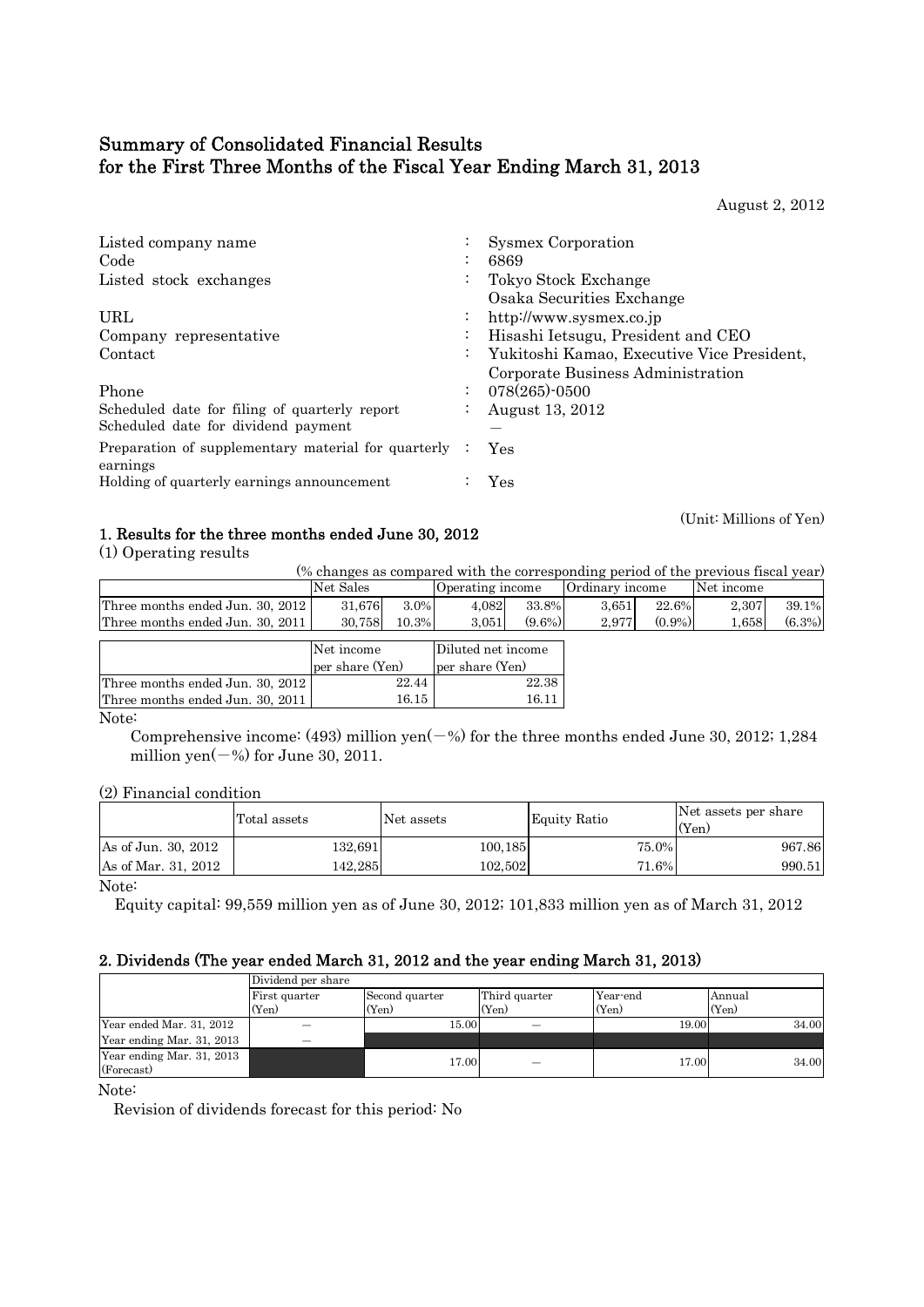## 3. Business forecast for the year ending March 31, 2013

| (% changes as compared with the corresponding period of the previous fiscal year) |           |      |                  |      |                            |       |        |      |                |
|-----------------------------------------------------------------------------------|-----------|------|------------------|------|----------------------------|-------|--------|------|----------------|
|                                                                                   | Net Sales |      | <b>Operating</b> |      | Ordinary income Net income |       |        |      | Net income per |
|                                                                                   |           |      | Income           |      |                            |       |        |      | Ishare (Yen)   |
| Six months ending Sep. 30, 2012                                                   | 70,000    | 7.3% | 9.800            | 3.8% | 9.800                      | 10.5% | 6.200  | 5.8% | 60.28          |
| Year ending Mar. 31, 2013                                                         | 148,000   | 9.8% | 21.000           | 9.3% | 21.000                     | 9.8%  | 13.000 | 8.3% | 126.38         |
| $N_{\text{max}}$                                                                  |           |      |                  |      |                            |       |        |      |                |

Note:

Revision of business forecast for this period: No

## 4. Other information

(1) Changes in significant consolidated subsidiaries(which resulted in changes in scope of consolidation): No

(2) Application of special accounting policy for quarterly financial reporting: No

(3) Changes in accounting policies, accounting estimates and restatement of corrections

 1) Changes in accounting policies resulting from the revision of the accounting standards and other regulations: Yes

- 2) Other changes in accounting policies: No
- 3) Changes in accounting estimates: No
- 4) Restatement of corrections: No

(4) Number of shares outstanding (Ordinary shares)

- 1) Number of shares outstanding at the end of each fiscal period (including treasury stock): 103,084,016 shares as of Jun. 30, 2012; 103,027,016 shares as of Mar. 31, 2012
- 2) Number of treasury stock at the end of each fiscal period: 217,806 shares as of Jun. 30, 2012; 217,764 shares as of Mar. 31, 2012
- 3) Average number of outstanding stock for each period (cumulative): 102,845,748 shares three months ended Jun. 30, 2012; 102,717,053 shares three months ended Jun. 30, 2011

\*It is under the review procedure based on the Financial Instruments and Exchange Act at the time of disclosure of this report.

\*The above estimates are based on information available to the company on the date of the report's announcement. Due to unforeseen circumstances, however, actual results may differ from such estimates.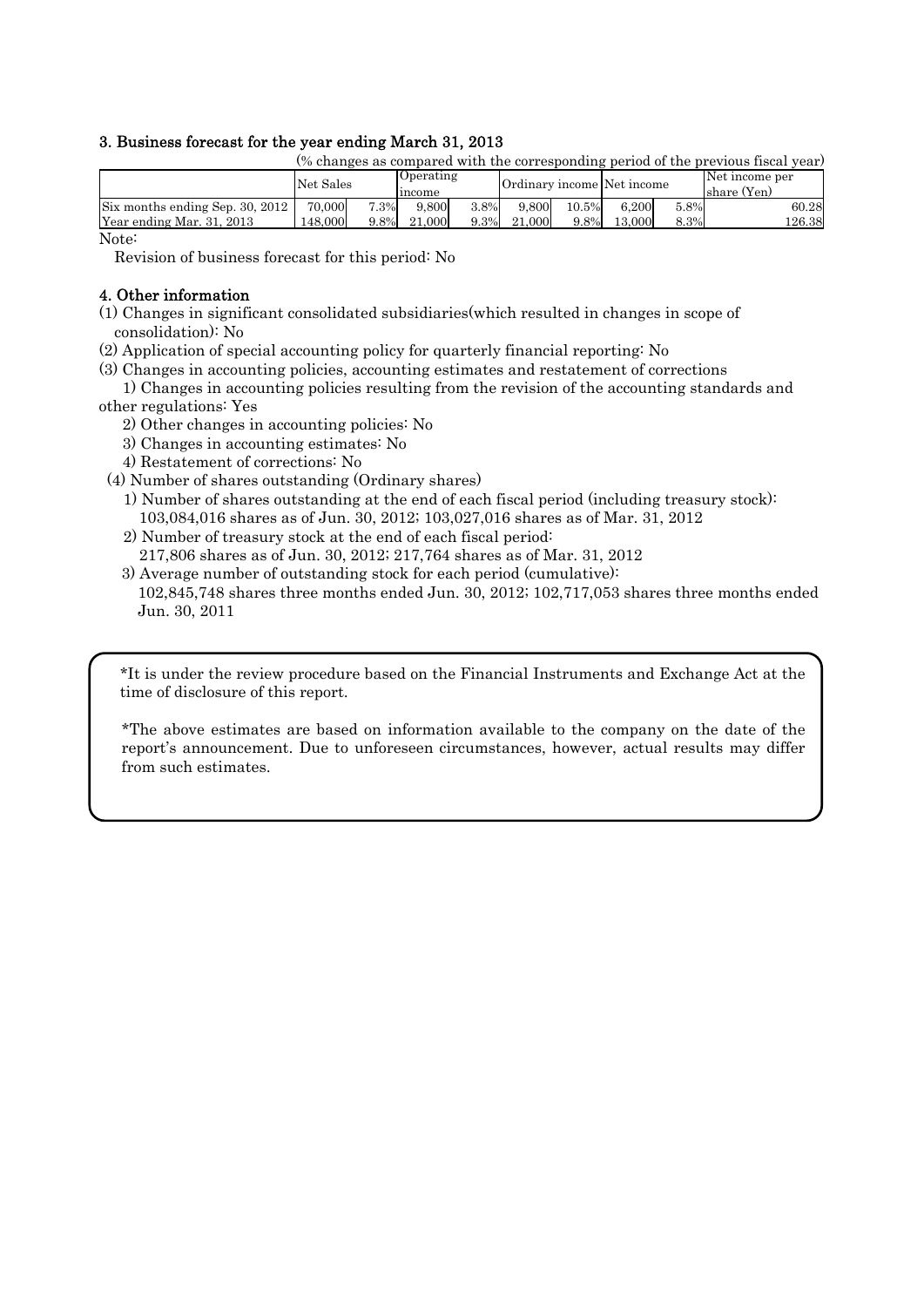## 1. Financial performance

1) Performance analysis

During the first three months of the fiscal year ending March 31, 2013, the Japanese economy was characterized by a gradual recovery in production activity and the employment and income environment, centered on demand for reconstruction following the Great East Japan Earthquake. The overseas economic outlook was less positive, however, owing to the protracted European debt crisis, attendant instability in foreign exchange markets, and a slowdown of growth in China, which has sustained firm economic expansion.

On the healthcare front, the Japanese government introduced its fiscal 2012 revisions to medical compensation under the national healthcare system, indicating its basic policy on future structural reforms related to healthcare and nursing care. In advanced countries in Europe and the United States, efforts are underway to reduce healthcare costs and reform medical systems, and fiscal austerity measures in Spain are causing healthcare spending to decline in that country. In the United States, the Supreme Court has confirmed the constitutionality of a medical reform bill that should push forward efforts to reduce the number of people without medical insurance. In China, medical system reform that is underway, including to the medical insurance system, aims to build infrastructures that provide uniform medical services in cities and farming villages throughout the country. Therefore, although some causes for uncertainty remain, the foundations of healthcarerelated demand remain solid.

|     | of<br>(First)<br>Quarters |            | 2012 1Q           | 2013 1Q    | YoY        |            |
|-----|---------------------------|------------|-------------------|------------|------------|------------|
|     | Fiscal Years to March     | Amount     | Percentage        | Amount     | Percentage | (Previous) |
| 31) |                           | (Millions) | of Total          | (Millions) | of Total   | $period =$ |
|     |                           | of Yen)    | (9 <sub>0</sub> ) | of Yen     | (0/0)      | 100%)      |
|     | Japan                     | 7,828      | 25.5              | 7,614      | 24.0       | 97.3       |
|     | Americas                  | 6,434      | 20.9              | 6,616      | 20.9       | 102.8      |
|     | Europe                    | 9,648      | 31.4              | 9,039      | 28.6       | 93.7       |
|     | China                     | 4,989      | 16.2              | 6,537      | 20.6       | 131.0      |
|     | Asia Pacific              | 1,858      | 6.0               | 1,867      | 5.9        | 100.5      |
|     | Overseas subtotal         | 22,930     | 74.5              | 24,061     | 76.0       | 104.9      |
|     | Total                     | 30,758     | 100.0             | 31,676     | 100.0      | 103.0      |

## Net Sales by Destination

Against this backdrop, the Sysmex Group renewed its agreement with Roche Diagnostics Ltd., encouraging further cooperation involving sales and support of Sysmex's hematology analyzers and related products. To meet growing demand in emerging markets, we launched the XP-Series—a compact multiparameter automated hematology analyzer. As the target market for this product is all regions, we have begun gradually commencing sales by country, as approved.

In Japan, management improvements accompanying healthcare reforms resulted in steady capital investment by large-scale medical institutions, and we continued to promote solution proposals. Although these efforts resulted in the favorable receipt of major orders, we posted sales in Japan of ¥7,614 million, down 2.7% from the first three months of the preceding fiscal year.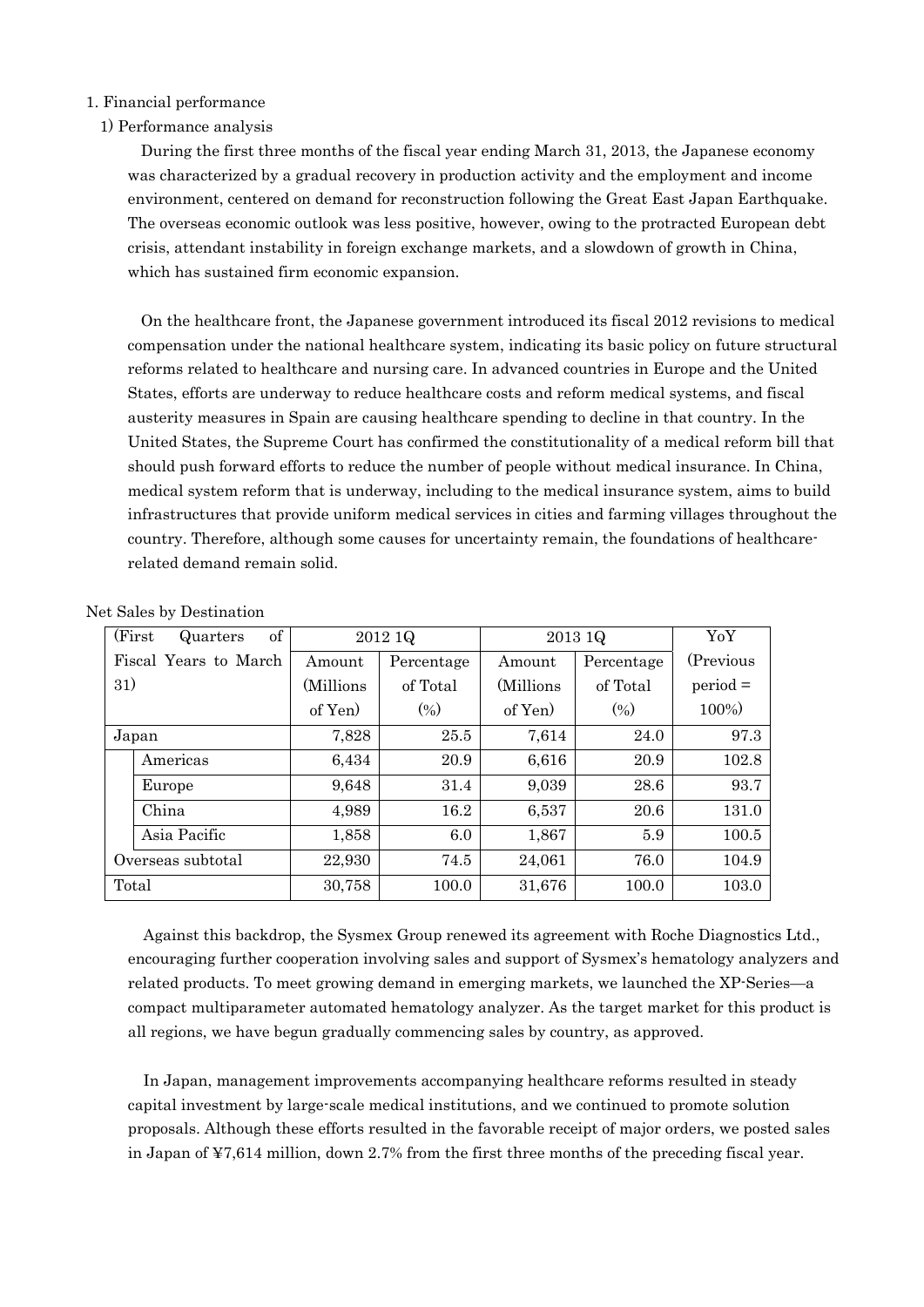In overseas markets, we made steady progress in the strengthening of sales and support structures and the provision of solutions. As a result, sales moved steadily upward on a local currency basis due to increased sales of instruments and diagnostic reagents. Consequently, despite major appreciation of the yen against the euro the Group's overseas sales were ¥24,061 million, up 4.9% year on year. The overseas sales ratio was 76.0%, up 1.5 percentage points from the same period of the previous fiscal year.

As a result, during the first three months of the fiscal year the Group recorded consolidated net sales of ¥31,676 million, up 3.0%. Operating income rose 33.8%, to ¥4,082 million; ordinary income grew 22.6%, to  $\yen 3,651$  million; and net income increased 39.1%, to  $\yen 2,307$  million.

#### Performance by segment

#### (1) Japan

Sales remained robust in the hematology testing field, our main business domain, owing to our perseverance in presenting solutions to customers, which paid off in the form of an increase in large orders. However, sales were down 3.2% compared with the corresponding period of the preceding fiscal year, to ¥8,195 million.

Despite the impact of a revision in intragroup transaction prices, operating income was down 26.5% year on year, to ¥771 million. This decrease stemmed from such factors as lower sales, as well as the negative impact of yen appreciation against the euro.

### (2) Americas

In the United States, sales of hematology instruments were down due to temporary delays in customer purchases of instruments in response to uncertainty about the direction of the healthcare reform bill, but sales of reagents and support services grew as a result of a higher base of installed instruments, pushing up overall sales in this market. Although sales were down in Central and South America owing to a decrease in the number of project bids in these markets, overall sales in the Americas amounted to ¥6,439 million, up 3.7% from the first three months of the preceding fiscal year.

Cost of sales rose, due to a revision in intragroup transaction prices, and selling, general and administrative expenses increased, stemming from efforts to reinforce our sales and support operations. Consequently, operating income fell 20.7%, to ¥364 million.

#### (3) Europe

In addition to enhancing our direct sales and support activities, we continued in our efforts to propose solutions. This resulted in robust sales on a local currency basis, centered in the hematology field. Due to the negative impact of substantial yen appreciation, however, sales were down 6.7% year on year, to ¥8,960 million.

The effects of substantial yen appreciation caused operating income to decline 3.4%, to ¥1,289 million.

## (4) China

In China, sales surged 31.0%, to ¥6,536 million. Behind these solid results were substantially higher sales of instruments and diagnostic reagents in the hematology, hemostasis and urinalysis fields,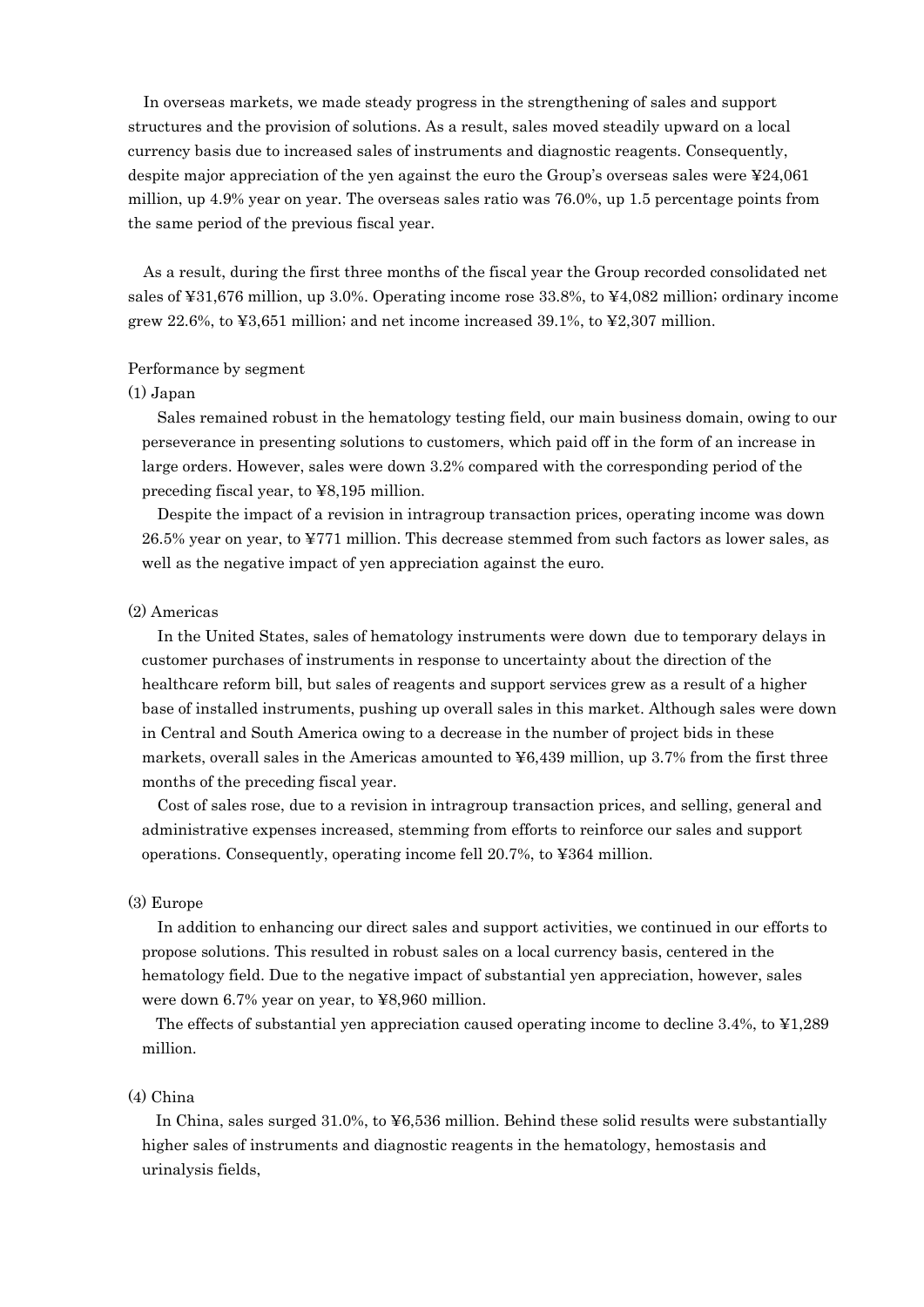Higher sales compensated for such factors as a rise in cost of sales resulting from a revision in intragroup transaction prices, and operating income increased 12.9% year on year, to  $\text{\$1,073}$ million.

## (5) Asia Pacific

In India, delays in the renewal of distributor agreements caused sales in that country to decline, but we acquired large projects in Oceania, and sales in Indonesia were up. These factors pushed up sales 4.2% year on year, to ¥1,544 million.

Despite an increase in selling, general and administrative expenses to enhance our sales and support structure, the lower sales in India—which has a relatively high cost of sales ratio contributed to a 2.6% increase in operating income, to ¥41 million.

#### 2) Financial conditions analysis

## (1) Assets, liabilities and net assets

As of June 30, 2012, total assets amounted to ¥132,691 million, down ¥9,593 million from March 31, 2012. Primary reasons for this decrease included a ¥1,966 million decline in cash and deposits and ¥4,748 million lower trade notes and accounts receivable.

Meanwhile, total liabilities were down  $\angle 7,276$  million, to  $\angle 23,505$  million. The main reasons for this fall were decreases of  $\frac{1}{4}1,785$  million in trade notes and accounts payable,  $\frac{1}{4}1,925$  million in income taxes payable and ¥1,942 million in provision for bonuses.

Total net assets came to ¥100,185 million at June 30, 2012, down ¥2,317 million from their level on March 31, 2012. The principal reason for this decrease was a ¥2,723 million decline in foreign currency translation adjustments. The equity ratio as of June 30, 2012, was 75.0%, up 3.4 percentage points from the 71.6% recorded as of March 31, 2012.

## (2) Cash flows

As of June 30, 2012, cash and cash equivalents amounted to ¥19,882 million, down ¥1,955 million from March 31, 2012. During the first three months of the fiscal year ending March 31, 2013, Cash flows from various activities are described in more detail below.

#### (Operating cash flow)

Net cash provided by operating activities was ¥3,493 million, ¥2,040 million more than in the first three months of the preceding fiscal year. As principal factors, income before income taxes provided ¥3,445 million, ¥479 million more than during the corresponding period of the preceding year, and a decrease in trade notes and accounts receivable provided ¥3,461 million, up ¥1,096 million. Uses of cash included income taxes paid of ¥2,655 million, ¥209 million less than during the first three months of the preceding fiscal year.

#### (Investing cash flow)

Net cash used in investing activities was ¥2,965 million, ¥1,087 million less than in the corresponding period of the preceding fiscal year. Among major factors were purchases of property, plant and equipment, which used ¥2,889 million, ¥1,258 million more than in the first three months of the preceding fiscal year. Payments for transfer of business, which used ¥1,900 million in the corresponding period of the preceding fiscal year, were absent during the period under review.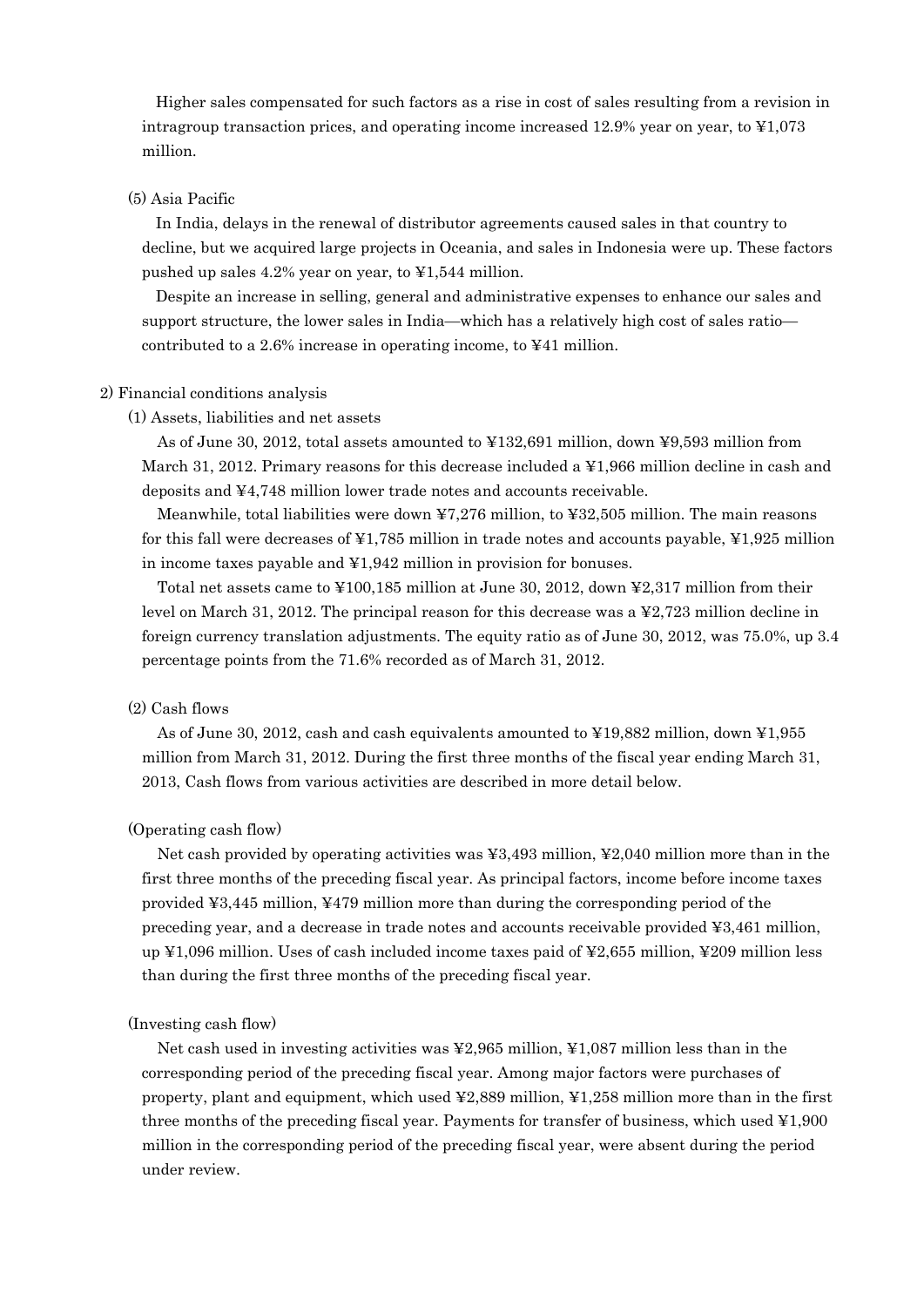## (Financing cash flow)

Net cash used in financing activities amounted to ¥1,924 million, ¥694 million more than was used in these activities during the first three months of the preceding fiscal year. The principal reason was cash dividends paid of ¥1,953 million, which used ¥310 million more in cash than during the first three months of the previous fiscal year.

## 3. Consolidated financial forecast

During the first three months of the fiscal year ending March 31, 2013, both net sales and income were up year on year, even though yen appreciation had a negative impact on exchange rates. Furthermore, robust sales activities overseas led sales on a local currency basis to increase in line with our expectations. From the second quarter, we expect performance to be affected by exchange rate fluctuations and a leveling off of economic activity in Europe, owing to the sovereign debt crisis. Despite these uncertainties, we expect our performance to progress according to initial plans. Consequently, we maintain unchanged the consolidated performance forecasts we announced on May 9, 2012, for both the first six months and the full fiscal year.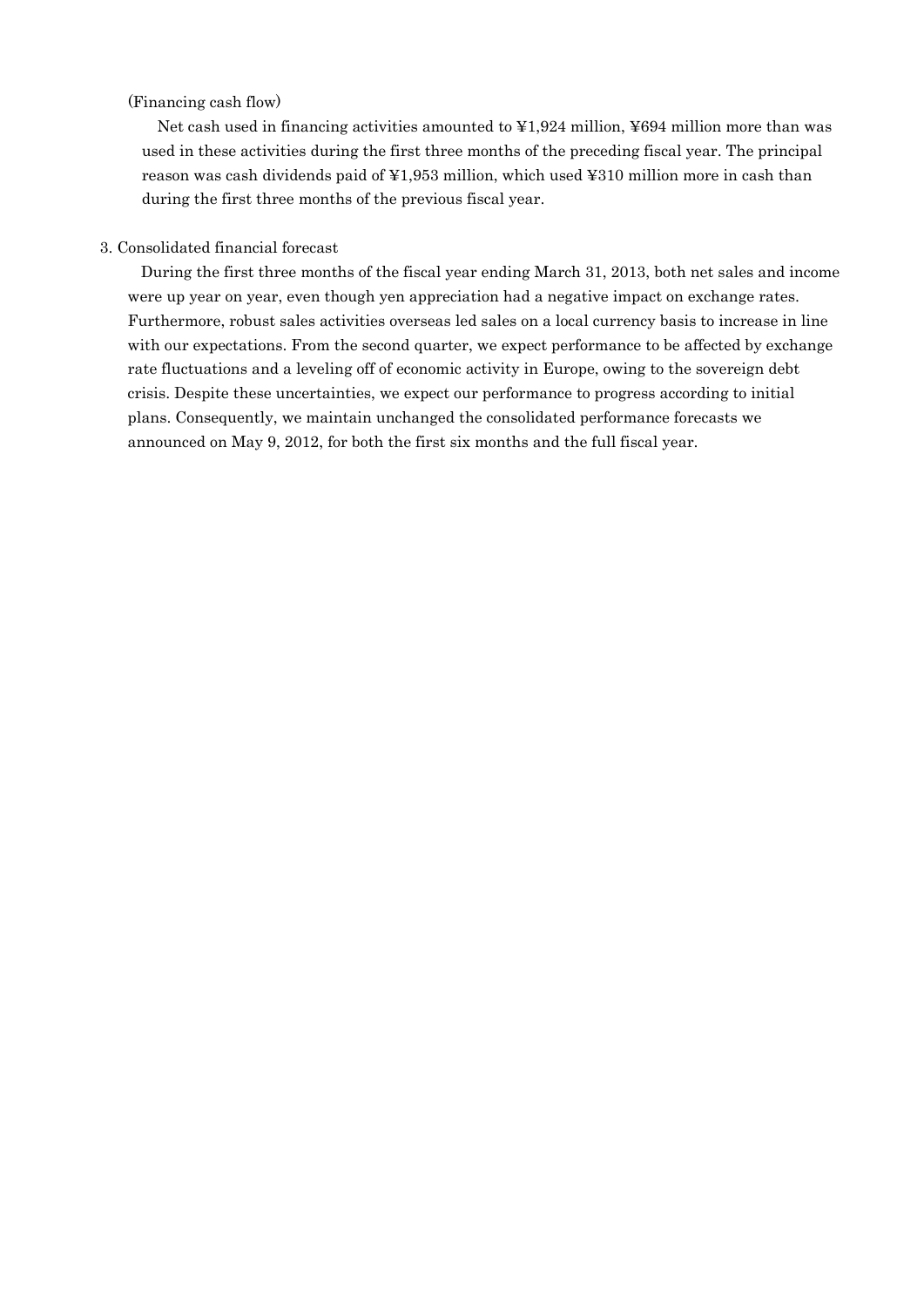## Consolidated Balance Sheets

(Unit: Millions of Yen)

|                                                       | As of Mar. 31, 2012 | As of June. 30, 2012 |
|-------------------------------------------------------|---------------------|----------------------|
| Items                                                 | Amount              | Amount               |
| (Assets)                                              |                     |                      |
| I Current assets                                      |                     |                      |
| Cash and deposits                                     | 21,362              | 19,396               |
| Notes and accounts receivable-trade                   | 36,218              | 31,470               |
| Short-term investment securities                      | 745                 | 591                  |
| Merchandise and finished goods                        | 16,534              | 15,699               |
| Work in process                                       | 1,401               | 1,624                |
| Raw materials and supplies                            | 3,907               | 3,866                |
| Others                                                | 10,341              | 9,616                |
| Allowance for doubtful accounts                       | (350)               | (369)                |
| Total current assets                                  | 90,160              | 81,894               |
| II Noncurrent assets                                  |                     |                      |
| Property, plant and equipment                         |                     |                      |
| Buildings and structures, net                         | 16,736              | 16,538               |
| Others                                                | 23,103              | 22,639               |
| Total Property, plant and equipment                   | 39,839              | 39,178               |
| Intangible assets                                     |                     |                      |
| Goodwill                                              | 2,194               | 1,974                |
| Others                                                | 4,709               | 4,425                |
| <b>Total Intangible assets</b>                        | 6,903               | 6,400                |
| Total Investments and other assets                    | 5,381               | 5,217                |
| <b>Total Noncurrent assets</b>                        | 52,124              | 50,796               |
| Total assets                                          | 142,285             | 132,691              |
| (Liabilities)                                         |                     |                      |
| I Current liabilities                                 |                     |                      |
| Notes and accounts payable-trade                      | 12,176              | 10,390               |
| Short-term loans payable                              | 5                   | 5                    |
| Income taxes payable                                  | 2,776               | 851                  |
| Provision for bonuses                                 | 3,622               | 1,680                |
| Provision for directors' bonuses                      | 248                 | 62                   |
| Provision for product warranties                      | 157                 | 114                  |
| Others                                                | 15,741              | 14,226               |
| Total current liabilities                             | 34,728              | 27,331               |
| II Noncurrent liabilities                             |                     |                      |
| Long-term loans payable                               | 4                   | $\overline{2}$       |
| Provision for retirement benefits                     | 1,263               | 1,360                |
| Provision for directors' retirement benefits          | 160                 | 160                  |
| Others                                                | 3,624               | 3,651                |
| <b>Total Noncurrent liabilities</b>                   | 5,053               | 5,174                |
| <b>Total liabilities</b>                              | 39,782              | 32,505               |
| (Net assets)                                          |                     |                      |
| I Shareholders' equity                                |                     |                      |
| Capital stock                                         | 9,187               | 9,267                |
| Capital surplus                                       | 14,127              | 14,207               |
| Retained earnings                                     | 83,484              | 83,838               |
| Treasury stock                                        | (255)               | (255)                |
| Total shareholders' equity                            | 106,543             | 107,058              |
| II Accumulated other comprehensive income             |                     |                      |
| Valuation difference on available for sale securities | 426                 | 360                  |
| Deferred gains or losses on hedges                    | $\mathbf{0}$        | $\mathbf{0}$         |
| Foreign currency translation adjustment               | (5,136)             | (7, 859)             |
| Total accumulated other comprehensive income          | (4,709)             | (7, 498)             |
| III Subscription rights to shares                     | 546                 | 515                  |
| <b>IV Minority interests</b>                          | 122                 | 110                  |
| Total net assets                                      | 102,502             | 100,185              |
| Total liabilities and net assets                      | 142,285             | 132,691              |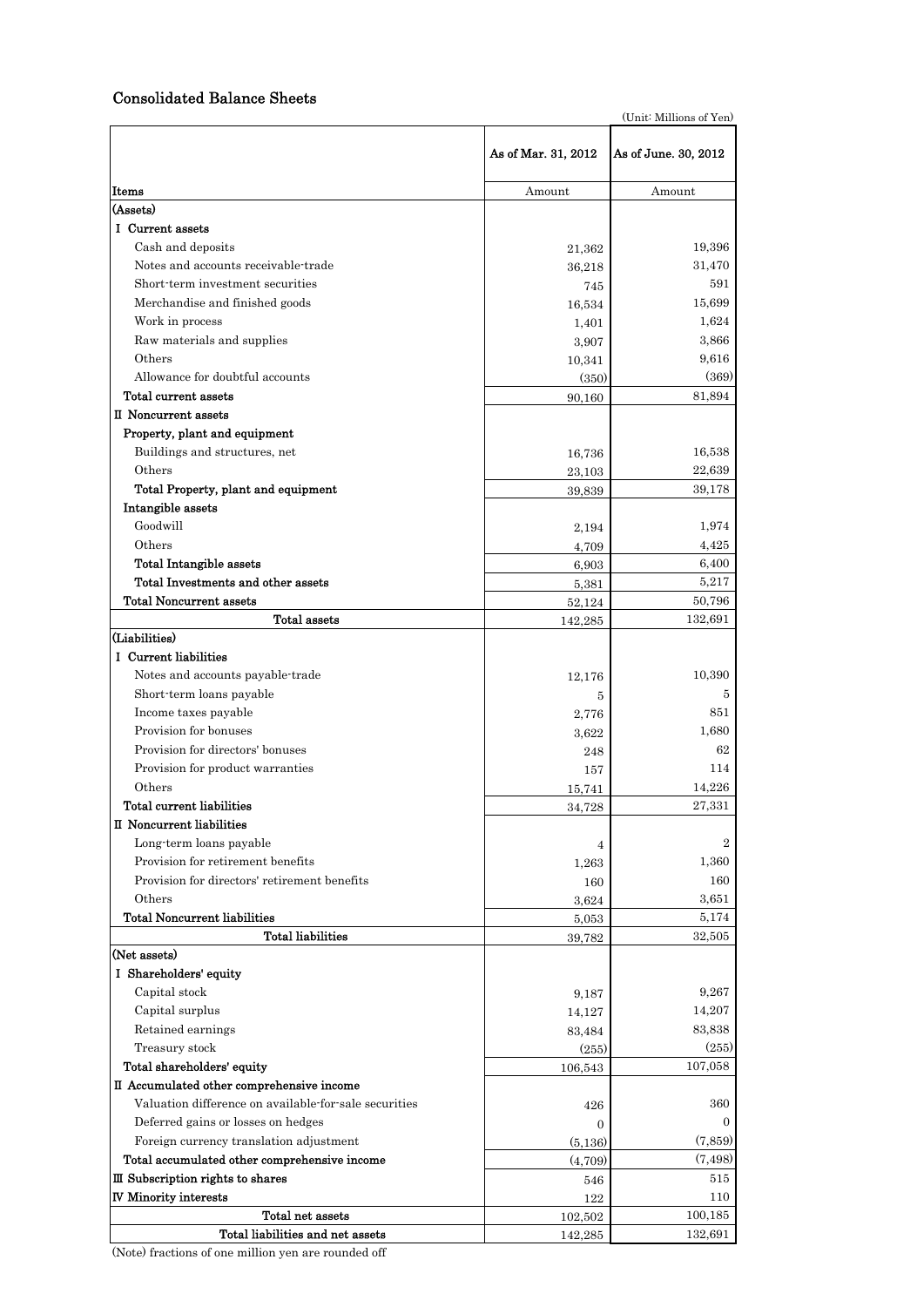## Consolidated Statements of Income

|                                                   |                                      | (Unit: Millions of Yen)              |
|---------------------------------------------------|--------------------------------------|--------------------------------------|
|                                                   | Three months ended<br>June. 30, 2011 | Three months ended<br>June. 30, 2012 |
| Items                                             | Amount                               | Amount                               |
| I Net sales                                       | 30,758                               | 31,676                               |
| II Cost of sales                                  | 11,692                               | 11,636                               |
| Gross profit                                      | 19.066                               | 20.039                               |
| III Selling, general and administrative expenses  | 16,014                               | 15,957                               |
| Operating income                                  | 3,051                                | 4,082                                |
| IV Non-operating income                           |                                      |                                      |
| Interest income                                   | 32                                   | 38                                   |
| Dividends income                                  | 21                                   | 20                                   |
| Income from investment real estate                | 95                                   |                                      |
| Others                                            | 73                                   | $\bf 23$                             |
| Total non-operating income                        | 223                                  | 83                                   |
| V Non-operating expenses                          |                                      |                                      |
| Interest expenses                                 | 21                                   | 19                                   |
| Equity in losses of affiliates                    | 15                                   | 15                                   |
| Maintenance cost of investment real estate        | 34                                   |                                      |
| Foreign exchange losses                           | 219                                  | 465                                  |
| Others                                            | 6                                    | 14                                   |
| Total non-operating expenses                      | 296                                  | 514                                  |
| Ordinary income                                   | 2,977                                | 3,651                                |
| VI Extraordinary profits                          |                                      |                                      |
| Gain on sales of noncurrent assets                | 10                                   | $\overline{7}$                       |
| Gain on reversal of subscription rights to shares |                                      | $\,3$                                |
| Total extraordinary profits                       | 10                                   | 11                                   |
| Loss on sales and retirement of noncurrent assets | 17                                   | 210                                  |
| Others                                            | $\overline{4}$                       | $\,6$                                |
| <b>Total extraordinary loss</b>                   | 22                                   | 217                                  |
| Income before income taxes and minority interest  | 2,965                                | 3,445                                |
| Income taxes-current                              | 1,176                                | 951                                  |
| Income taxes-deferred                             | 129                                  | 186                                  |
| Total income taxes                                | 1,306                                | 1,138                                |
| Income before minority interests                  | 1,659                                | 2,307                                |
| Minority interest                                 | $\mathbf{0}$                         | (0)                                  |
| Net income                                        | 1,658                                | 2,307                                |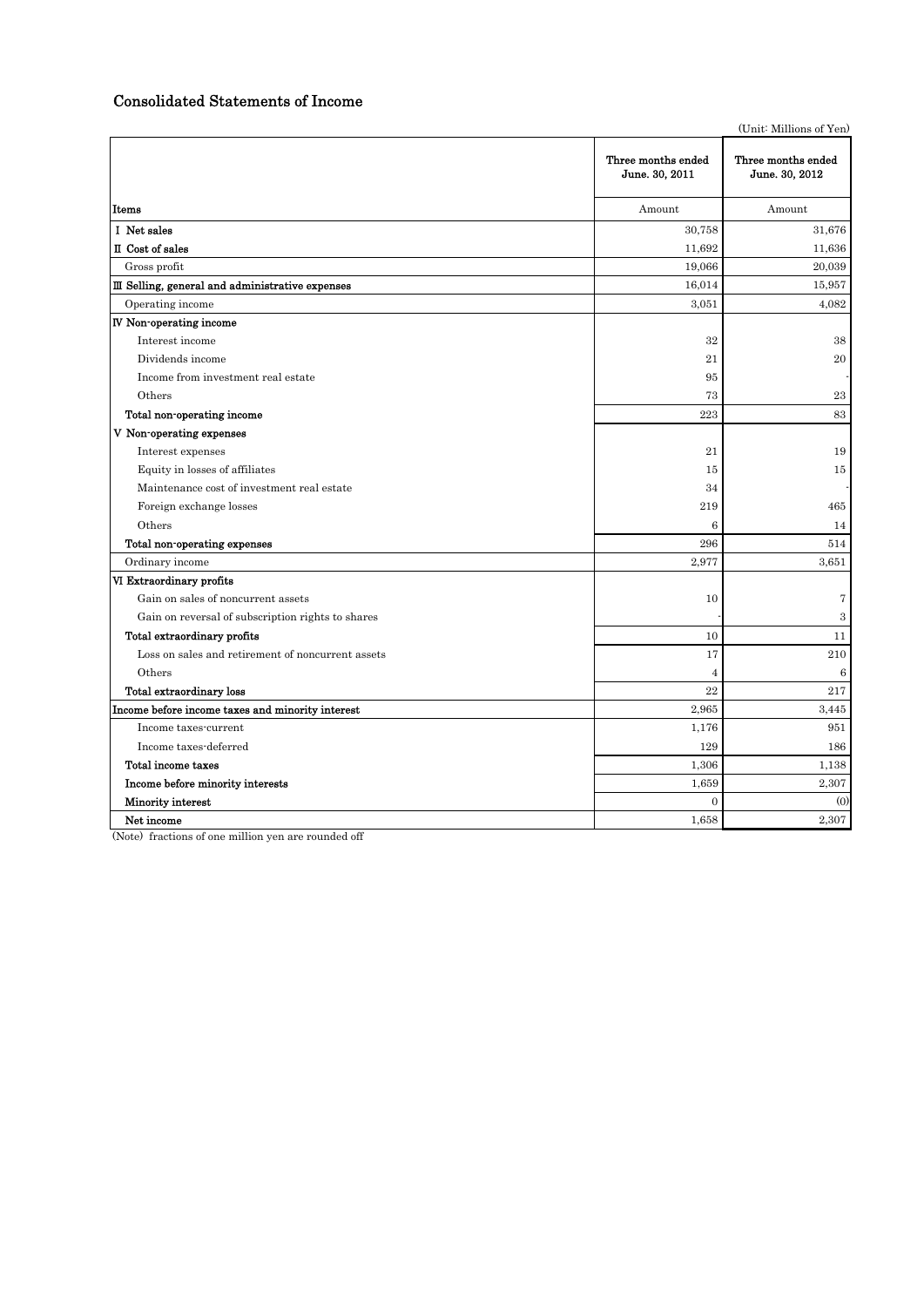# Consolidated Statements of Comprehensive Income

|                                                           |                | (Unit: Millions of Yen) |
|-----------------------------------------------------------|----------------|-------------------------|
|                                                           | Three months   | Three months            |
|                                                           | ended          | ended                   |
| Items                                                     | June. 30, 2011 | June. 30, 2012          |
| Income before minority interests                          | 1,659          | 2,307                   |
| Other comprehensive income                                |                |                         |
| Valuation difference on available for sale securities     | 21             | (65)                    |
| Deferred gains or losses on hedges                        | 11             | $\Omega$                |
| Foreign currency translation adjustment                   | (408)          | (2,735)                 |
| Total other comprehensive income                          | (374)          | (2,800)                 |
| Comprehensive income                                      | 1,284          | (493)                   |
| Comprehensive income attributable to owners of the parent | 1,276          | (481)                   |
| Comprehensive income attributable to minority interests   |                | (12)                    |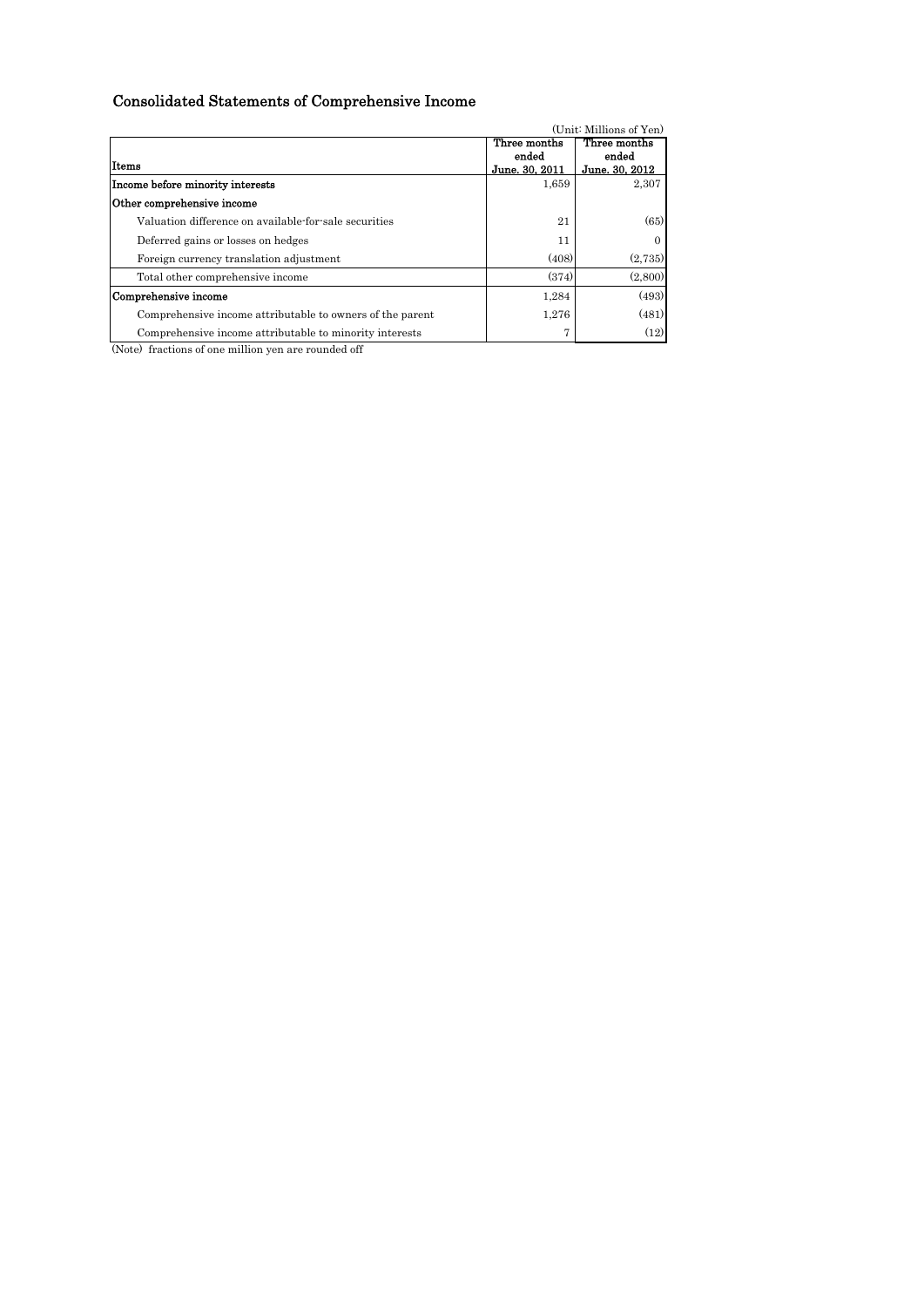## Consolidated Statements of Cash Flows

Items Ⅰ Net cash provided by (used in) operating activities Income before income taxes 2,965 3,445 Depreciation and amortization 1,890 1,890 1,890 1,890 1,890 1,890 1,890 1,890 1,890 1,890 1,890 1,890 1,890 1,890 1,890 1,890 1,890 1,890 1,890 1,890 1,890 1,890 1,890 1,890 1,890 1,890 1,890 1,890 1,890 1,890 1,890 1,890 Decrease (increase) in notes and accounts receivable-trade 2,364 3,461 Decrease (increase) in inventories (984) (363) Increase (decrease) in notes and accounts payable-trade (1,162) (1,162) (1,162) (1,637) Others (677) (677)  $\textbf{Subtotal}$  6,117 Interest and dividends received 48 48 Interest expenses paid (14) (16) Income taxes paid  $(2,865)$  (2,655) (2,655) Net cash provided by (used in) operating activities 1,453 3,493 Ⅱ Net cash provided by (used in) investment activities Purchase of property, plant and equipment (1,630) (2,889) Purchase of intangible assets (410) (251) Payments for transfer of business (1,900)  $(1,900)$ Others (111)  $175$ Net cash provided by (used in) investment activities (4,053) (2,965) Net increase (decrease) in short-term loans payable 575 Repayment of long-term loans payable (1) (1) (1) (1) (1) Cash dividends paid (1,643) (1,953) (160) 29  $(1,229)$   $(1,924)$ Ⅳ Effect of exchange rate change on cash and cash equivalents (166) (559) V Net increase (decrease) in cash and cash equivalents (3,995) (3,995) (3,995) (1,955) VI Cash and cash equivalents at beginning of term 18,915 21,838 VII Cash and cash equivalents at end of term  $14,920$  19,882 (Unit: Millions of Yen) Three months ended June. 30, 2011 Three months ended June. 30, 2012 Net cash provided by (used in) financing activities Ⅲ Net cash provided by (used in) financing activities Others